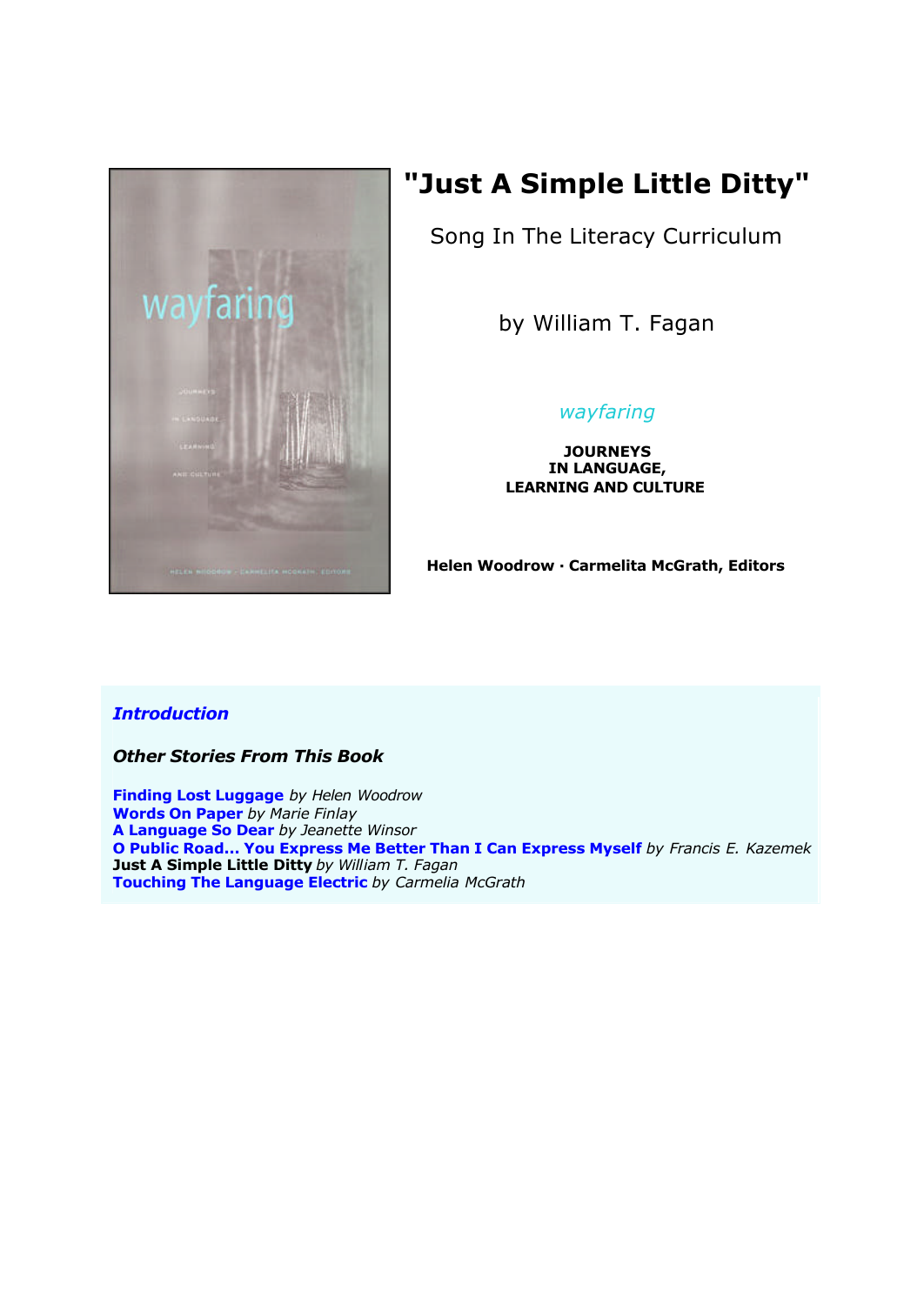## "JUST A SIMPLE LITTLE DITTY" SONG IN THE LITERACY CURRICULUM

### *William T. Fagan*

The title of this paper is a line taken from "An Irish Lullaby," a song that has been used by countless mothers to sing their babies to sleep. You may ask what is the connection between singing a baby to sleep and setting up a literacy program? There is a lot in common, and that is a sense of function. Just as a lullaby is sung to have an effect on a child, so also, a literacy program can only be justified if it has an impact on the lives of learners. Adult learners participate in a literacy program or course for many reasons. These can range from the "structural," that is, the literacy course is part of a larger learning package such as an Adult Basic Education program, to the altruistic, that literacy is good for all, to the expressed interests of the learners themselves.

#### *Literacy and Culture*

When adults enrol in a literacy program, they take on a role or identity as student or learner. However, each adult learner also has a number of other identities. Learners may be homemakers, retirees, workers, potential workers, husbands, wives, parents, community volunteers, etc. But learners also have a cultural identity. In this respect they have a self-image in relation to others in the community and also in relation to people and events, past, present and future. One's language, especially oral language, is part of one's cultural identity. How we speak, the words we use, the expressions we share are part of who we are. John Ogbu (1991), a great cultural anthropologist, argues that when language differences occur, they should not be seen as barriers between groups of people, but as "symbols of identity" (p. 527) of a partic ular group. Therefore, the uniqueness of language in Newfoundland and Labrador should not highlight how we differ from other Canadians; on the contrary it should portray an identity of Newfoundlanders and Labradorians. Language uniqueness usually correlates with other forms of distinction — tradition, values, customs — all of which describe our social reality.

To be literate includes an awareness of one's cultural identity. A big question for literacy instructors is how to integrate literacy instruction with supporting cultural identity and at the same time helping learners understand and use a variety of both oral and written language. Alan Purves (1991) helps by providing a structure or framework for doing this. He believes that literacy and culture are intertwined through three goals that may be set for a literacy program. These goals are:

(1) Learners will understand their cultural identity, be aware of how their culture impinges upon their existence, and know how to operate successfully with literate tasks within that culture.

(2) They will be able to transcend or go beyond their immediate culture (that of family, friends, and community) and learn how to meet literacy demands of extended cultures, which include workplace, government, business, and all social, economic, political, ethnic, and racial contexts different from the one in which they grew up.

(3) Learners may attain self-actualization through literacy in their own cultural identity (for those who choose to stay within that culture), or in extended cultures. By adopting Purves' literacy curriculum framework and goals, cultural identity occupies an important place in a literacy program.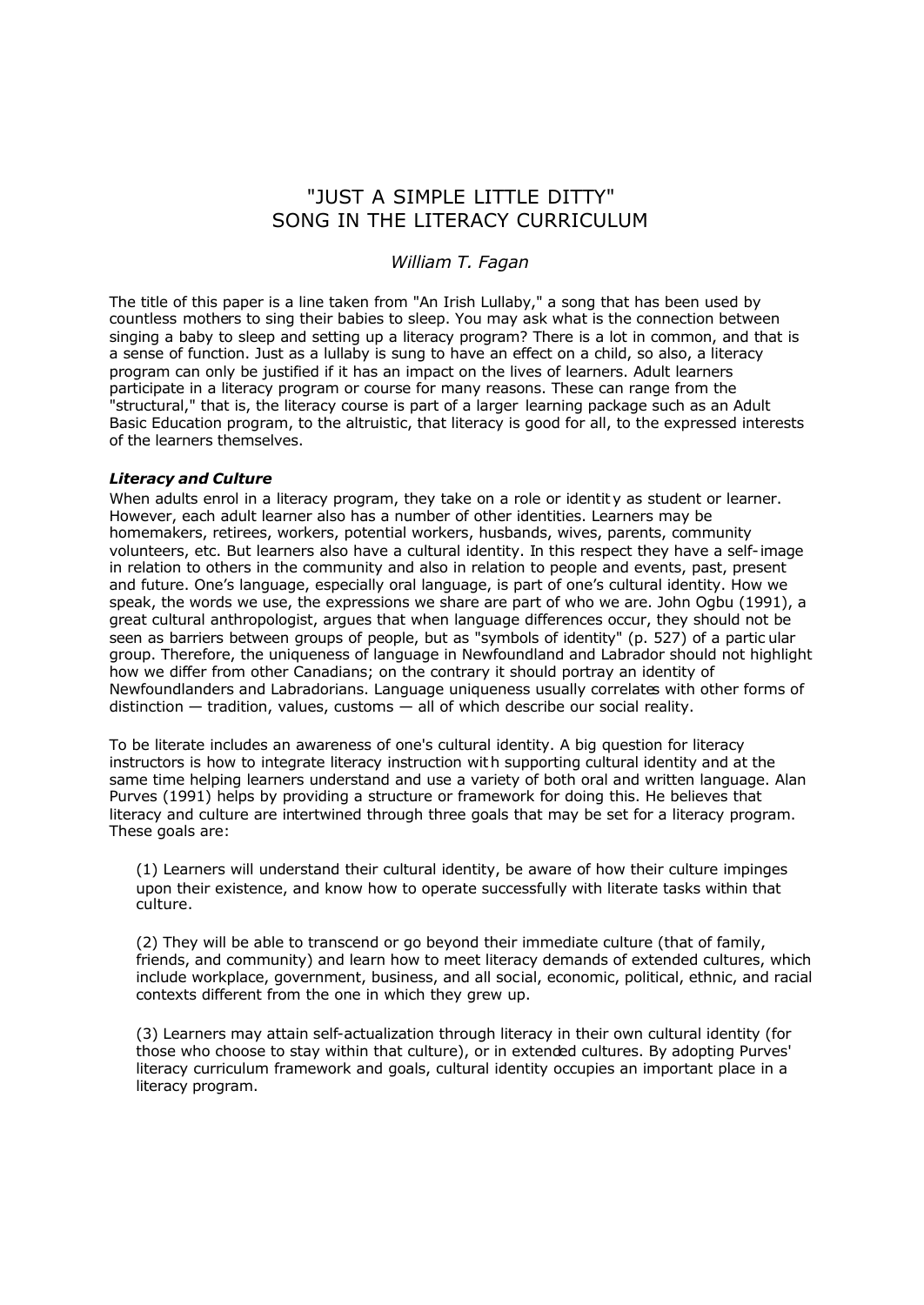#### *Song: A Medium of Cultural Identity and Literacy Development*

Song has many functions. In addition to inducing sleep for babies, song may provide entertainment, raise issues, and provide records of the past. Through song we learn of times past and present, of success and failure, of similarities and differences. I remember a childhood friend from another part of the harbour who, when he visited the area where I lived, would always be asked to sing "his" song, "Hard, Hard Times." While this Newfoundland song was written to reflect the Depression years, people could always relate to it, and so my friend was always popular as a singer, even at the age of ten or eleven. Even now the song may be sung to reflect a different era and perhaps other meanings. People are experiencing hard times today. When we sing the last line of "Hard, Hard Times," "And when it's all over, you're still in the hole," this may not just mean our final resting place, but may also refer to people today who have had to declare bankruptcy or who have borrowed beyond their means.

Song allows learners to step inside a particular social context or reality to take stock of who we are. According to Patrick Courts (1991), this is what literacy should allow us to do. He states, "The word literacy, then, suggests a state of being and a set of capabilities through which the literate individual is able to utilize *the interior world of self to act upon and interact with the exterior structures of the world..."* (p.4). Donald Macedo (1991) also emphasizes this point and argues that "language may confirm or deny the life histories and experiences of the people who use it" (p. ix).

The language of song is a powerful medium for reflecting, introspecting and retrospecting. One of the advantages of song in doing this is that it allows us to experience emotion easily. The rhythm of the words, and the accompanying music ( in some cases), set up an emotional space in which we can "feel along" with the words. Unfortunately, many literacy programs are based on workbook type exercises, often with content far removed from the reality of the adult learners. The learners are instructed to read a passage and then answer a series of literal questions:

Where was Mary going? Why was the train late? This kind of content for promoting literacy is sparse in terms of the meaning and emotion it can create within learners. Unfortunately also, in the field of adult literacy instruction, emotion is often divorced from meaning. Questions focus on fact and not on how the readers feel or react to what is read.<sup>1</sup> Song is ideally suited for integrating meaning and emotion. The content and the rhythm lend themselves to fostering identity and feeling in the listener. Furthermore, song usually occurs within a social gathering so it sets up a special kind of relationship between participants — a relationship in which the participants can empathize with one another. There is a group as well as an individual identity.

Newfoundland and Labrador culture is rich in song. Song has been and is integral to this culture. While people may have been limited in having voice through print because of limited literacy skills, they were never deprived from having voice through song. Literacy programs must support voice as well as cultural identity. Song gives learners a voice to express issues that affect their social existence and should form an important point for discussion in literacy programs. This kind of activity is consistent with Purves' first goal of a literacy curriculum.

Consider two recent songs, "Saltwater Joys" (Buddy Wasisname and the Other Fellers) and "Will They Lie There Evermore?" (The Irish Descendants). Can a person find a better starting point in giving voice to a decision facing many Newfoundlanders and Labradorians today — that of staying or leaving — as expressed in "Saltwater Joys?" Each line or phrase of this song may be taken as a focus for sharing images, expressing emotion, and making decisions. The song can be sung, listened to, enjoyed, reflected upon, as it affects our lives or those close to us. Likewise, "Will They Lie There Evermore?" forces us to consider our social reality, a reality encompassing economics, family, politics, and decision. Will our fishing boats lie for evermore hauled upon on the shore? What will become of our livelihood and of ourselves? This song, unlike "Saltwater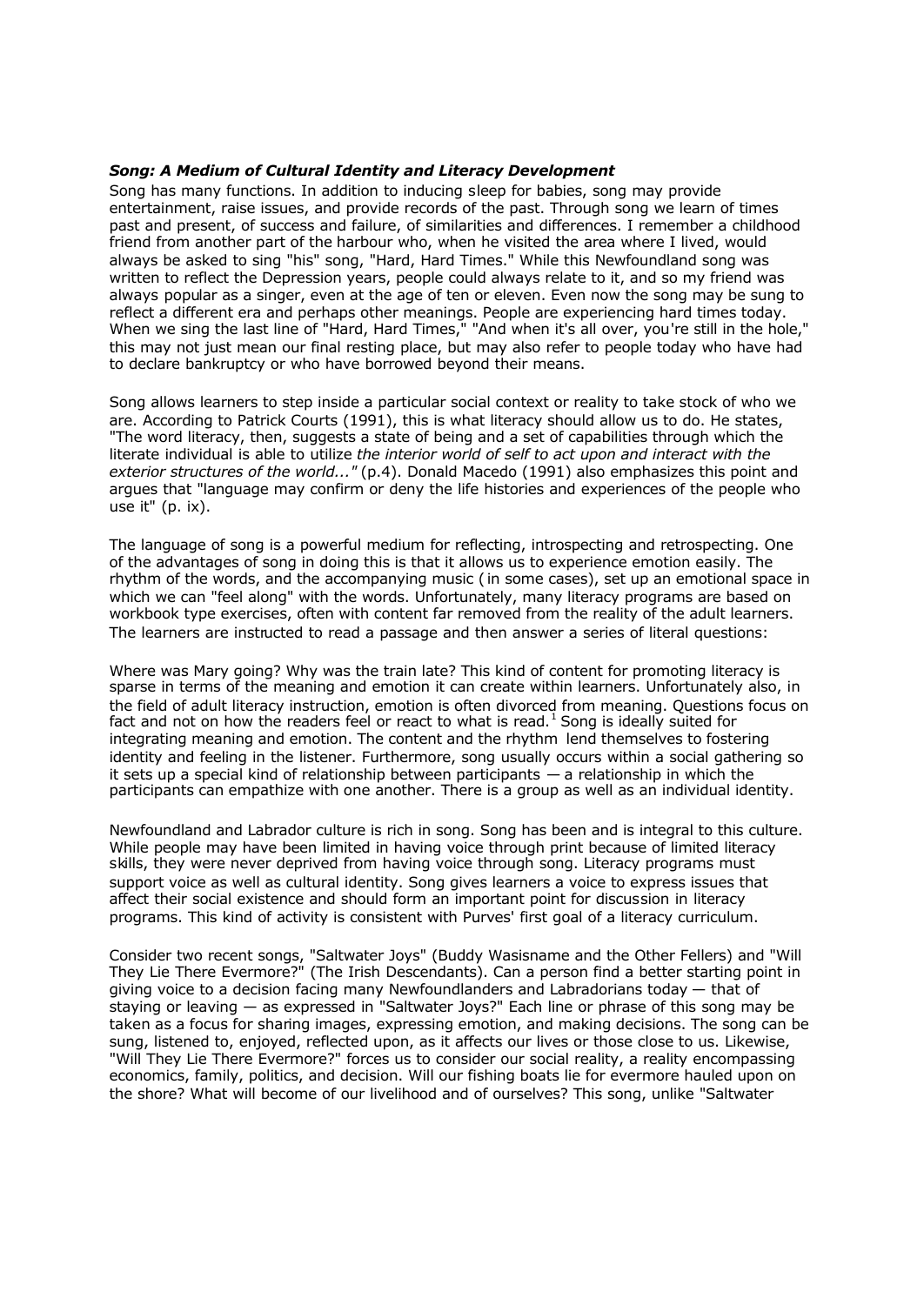Joys," does not suggest closure or solution, but forces the listeners (learners) to find their own resolution, or to suspend decision, to linger, or merely to dream.

#### *A Methodology of Song*

There is no intention to suggest that song become a literacy curriculum. Song is intended as one form of language within a literacy curriculum to help learners become aware of and celebrate cultural identity and to have voice. Song should be integrated with many other language experiences. When song is used as part of a literacy curriculum, it is not just about singing. There is a difference between the function of song in a literacy class and in a pub, although there are many similarities. In a literacy class, song is more than an oral form; it is related to the language of print, since print or written language forms the bas is of literacy.

If you wish to incorporate song into a literacy curriculum to foster both cultural identity and literacy development, the following framework will help. This is an abbreviated form of methodology using song that may be found in *A Basic Culture Critical Literacy Program* (Fagan, 1997).

1. *Introduce the Song and Topic* Write the title of the song on the board/chart. "What comes to your mind when you hear  $-$  ?" Play a recording of the song.

2. *Identifying an Issue/Concern* "Is there a concern here?" "What is the nature of this concern?"

3. *Examining Both Sides of the Issue* "Is there another side to this concern?" "Would different people have different views about it?"

4. *Determining Author-Audience Relationships* "Why do you think the composer/author wrote this song?" "What effect do you think the composer/author wanted to create?"

5. *Giving Feedback* Provide positive feedback in response to the learners' participation.

6. *Listening and Reading* Hand out copies of the printed words of the song. Play the song again, and have learners follow along with the text.

7. *Response: Writing* "What is your reaction as you listen to this issue! concern?" "How could you express your reaction in writing?"

8. *Response: Other Action*

This step would be optional depending on the nature of the issue, its currency, impact, etc., and the writing activity above.

" What can you do about this issue?"

(Action could range from expressing one's views on a radio talk show, to organizing a petition, to seeking more information, to writing another song.)